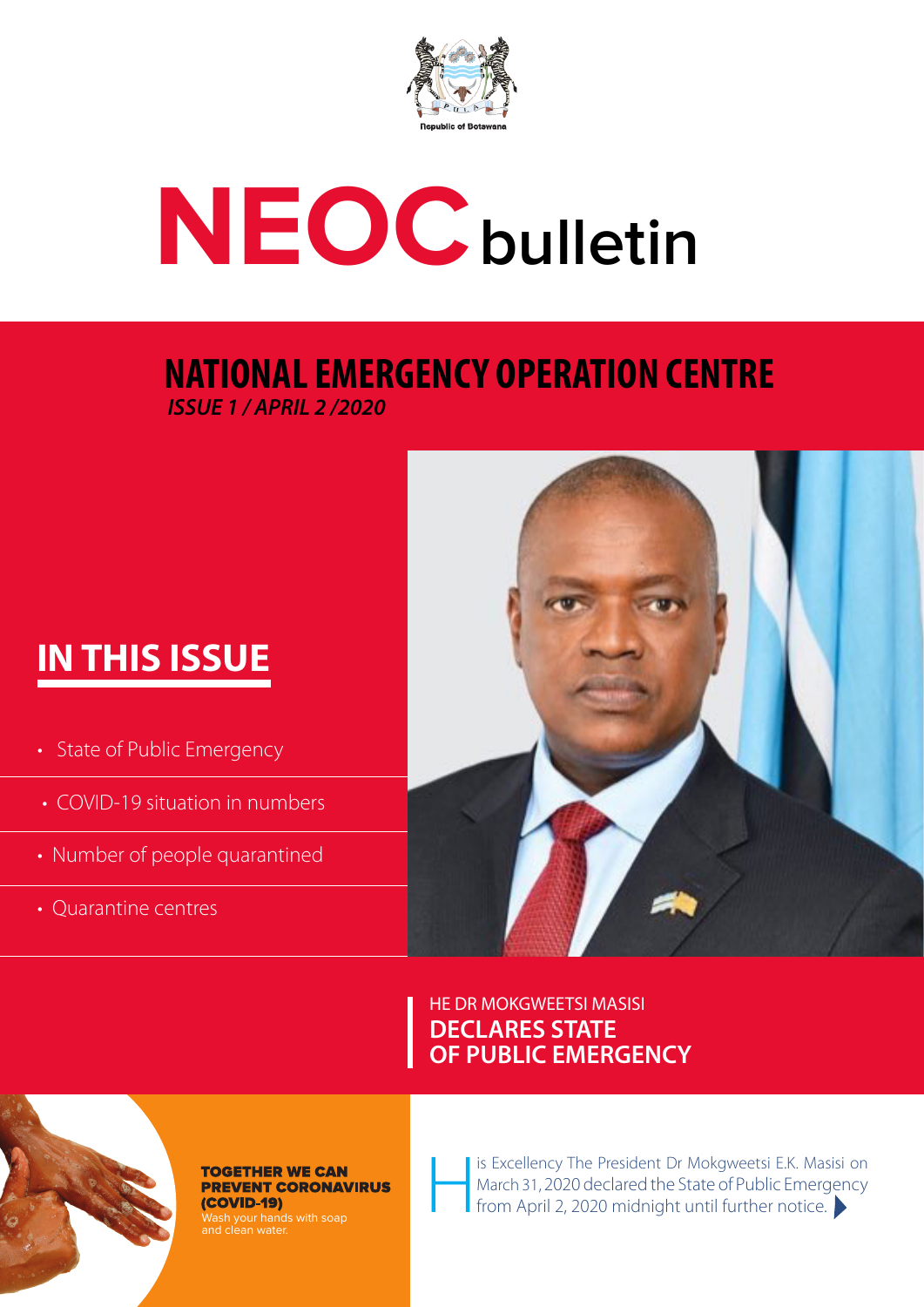- **Section 17 of the Constitution empowers the President to declare state** of emergency at any time.
- **•** Parliament will meet within 7 days to seek to extend state of public emergency
- $\blacksquare$  Whilst the emergency is in place, there shall be extreme social distancing, where movement out of the home is only restricted to those performing essential services and transporting essential goods.

#### **Midnight**

According to Section 49 of the Interpretation Act Cap 01;04 "midnight", in reference to a day, means the point of time at which that day ends. This means that extreme social distancing starts **MIDNIGHT of Thursday**. From Friday morning, state of emergency will be in force.

## Situation in **NUMBERS**

| Suspected cases              | 259  |
|------------------------------|------|
| <b>Positive cases</b>        | 4    |
| <b>Total deaths</b>          |      |
| <b>Negative Cases</b>        | 90   |
| <b>Awaiting Results</b>      | 166  |
| Total on home quarantine     | 278  |
| Total on facility quarantine | 1889 |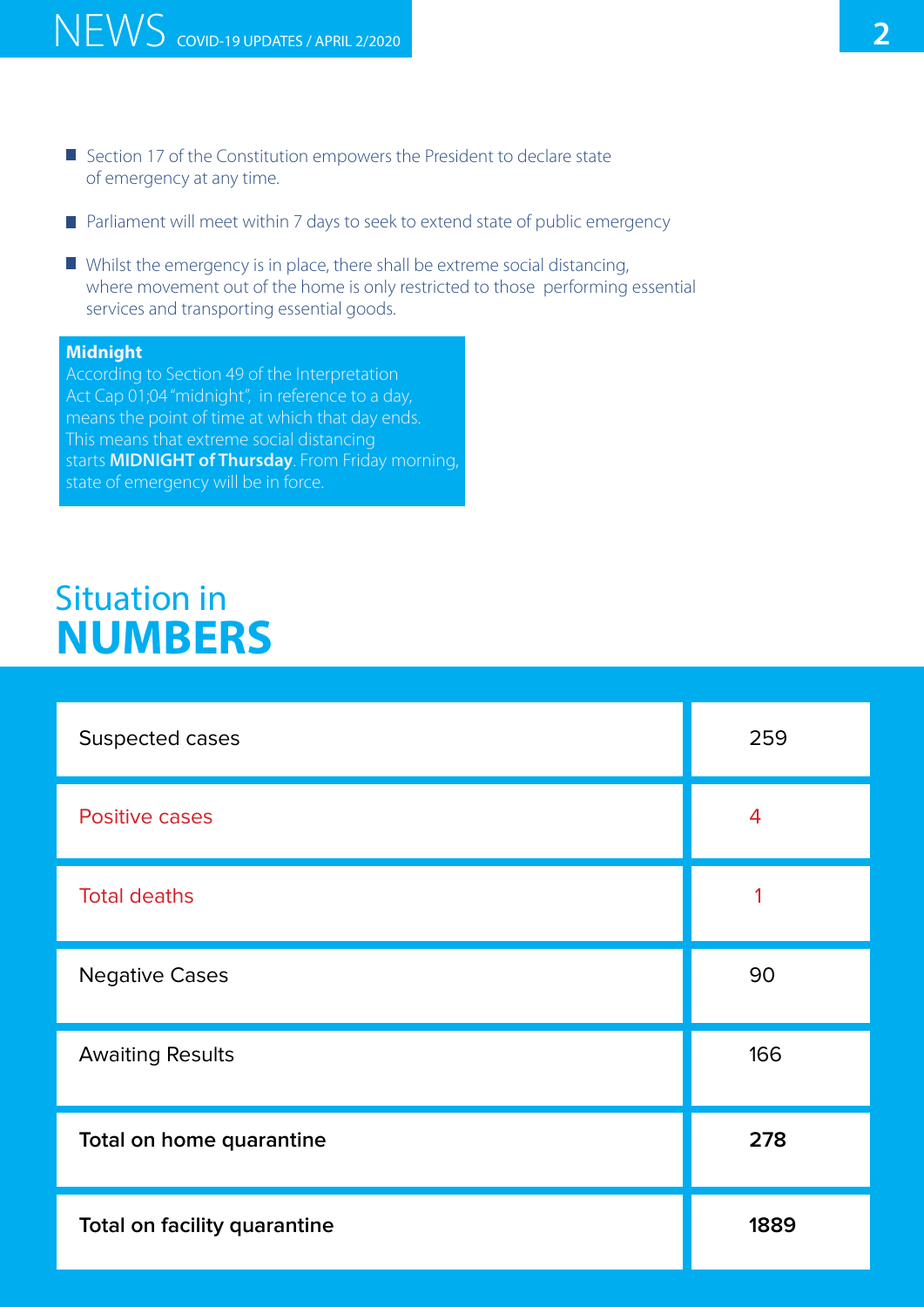## Number of people **QUARANTINED**

| <b>DISTRICTS</b>                    | 30/03/202   | 31/03/202           | <b>Remarks</b>               |
|-------------------------------------|-------------|---------------------|------------------------------|
| Chobe                               | 129         | 127                 |                              |
| Lobatse & Goodhope                  | 76          | 76                  |                              |
| Okavango                            | 17          | 18                  |                              |
| Palapye                             | 224         | 227                 |                              |
| Gaborone                            | 893         | 894                 |                              |
| <b>Gantsi &amp; Charleshill</b>     | 43          | 43                  |                              |
| <b>North East &amp; Francistown</b> | 470         | 449                 | Data undergoing verification |
| Selebi Phikwe                       | $\mathsf O$ | $\mathsf{O}\xspace$ |                              |
| <b>Boteti</b>                       | 16          | 22                  |                              |
| Kgalagadi South                     | 33          | 33                  |                              |
| Total                               | 1901        | 1889                |                              |